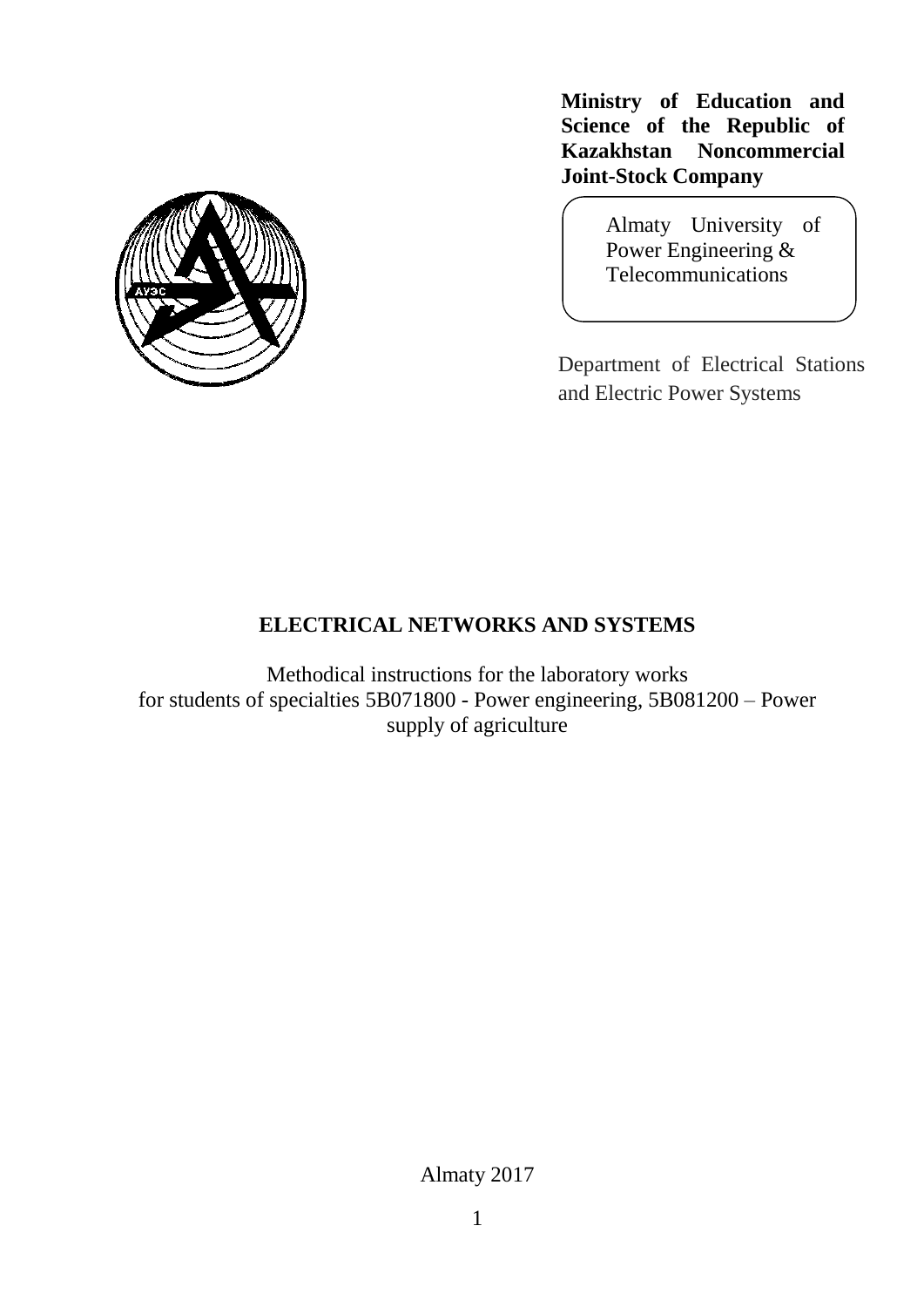COMPLIERS: N.A. Genbach, D.I.Ussipbekova, D.S. Zaurbekova Electrical networks and systems methodical instructions for carrying out the laboratory works for students of specialties 5B071800-Power engineering, 5B081200- Power supply of agriculture. – Almaty: AUPET, 2017. -31 p.

Methodical instructions contain general provisions for laboratory works, instructions on their implementation and execution.

Descriptions of laboratory works contain the name of the work, the purpose of the work, methods of their calculation and processing of data obtained from the calculation on the PC. Basic data of results for carrying out laboratory operations and also instructions for operation with the program PC "Raster".

Reviewer

Printed according to the Publishing plan of Non-Profit Joint Stock Company «Almaty University of Power Engineering and Telecommunications» for 2017.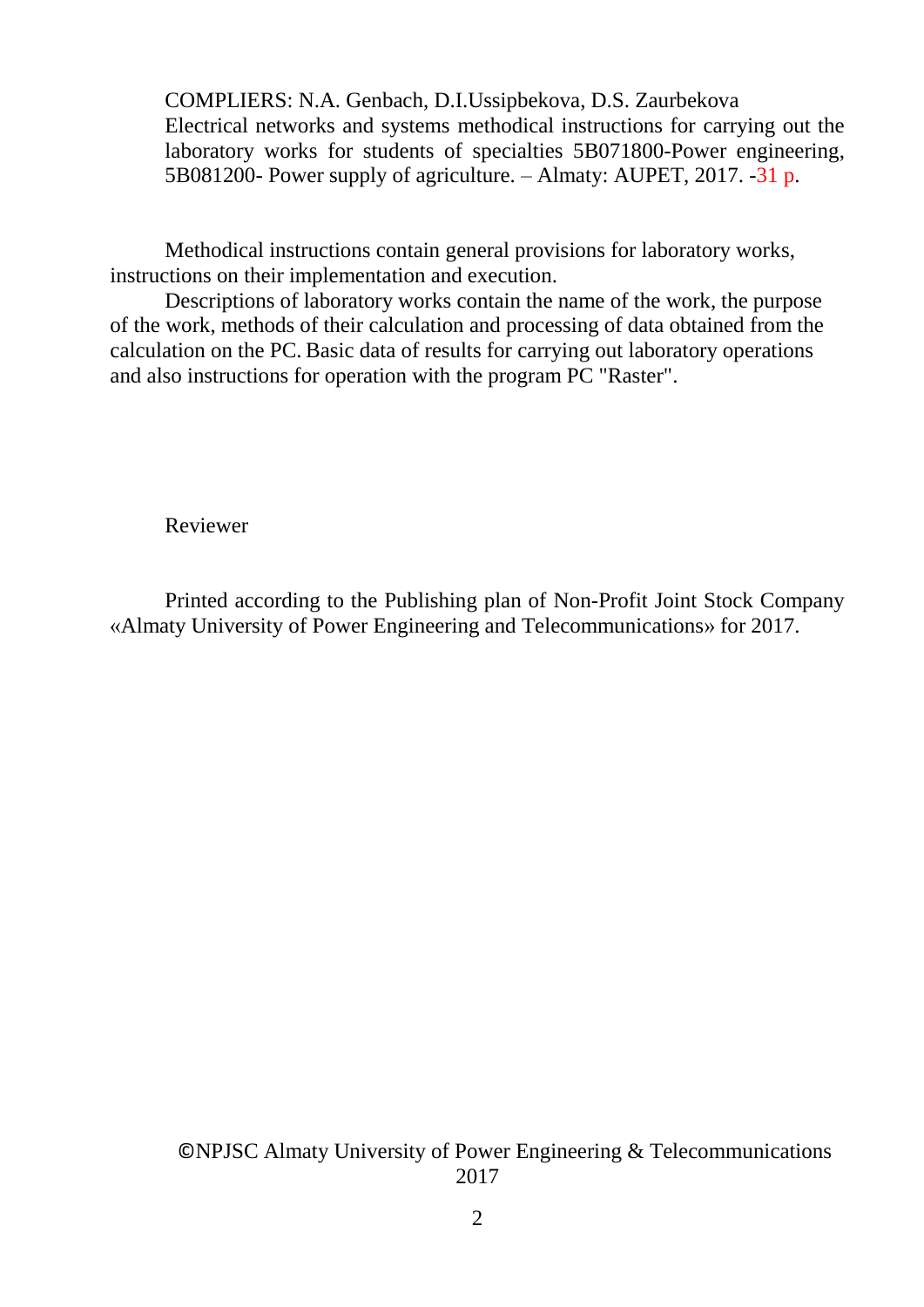## **Introduction**

Discipline Electrical networks and systems is one of the majors in the preparation of bachelors electric-power industry. Laboratory operations are directed to recording the acquired earlier student's theoretical knowledge. Starting direct implementation of operation, the student should have clear idea of the tasks and the studied physical phenomena.

The subject of the study is electrical networks and transmission lines in the laboratory of electrical networks, large capacity that are passed by and which have a significant extent. In the laboratory works a lot of attention paid to the calculation of operating modes of transmission lines and electrical networks of various configurations.

Preparation and performance of work

In preparation for the laboratory work is necessary to explore the sections of these guidelines and recommended literature.

After studying this material the student should clearly understand the purpose of the laboratory work, the procedure of its holding. Then you need to prepare a mathematical model of the investigated network, i.e.:

- Make equivalent circuit power line or power network;

- To define the parameters of the equivalent circuit;

- Carry out the necessary preliminary calculations;

- Prepare inputs for the calculation on a computer according to the instructions used by the program specified format.

The calculation results are presented in the form of tables and graphs.

Admission to the implementation of each laboratory work carried out in the presence of a teacher of a student appropriate preliminary calculations and theoretical knowledge.

Protection of laboratory work

To protect student is allowed, perform the full scope of laboratory work and issue a report. A report issued by a single form on standard sheets (A4 size) white paper. Records are maintained by dark ink drawings - pencil. The report must be recorded:

- the purpose of laboratory work;

- the process of preparation for work;

- the order of execution of work;

- the results of computer calculations;

- the analysis and conclusions based on the results of calculation.

Protection of laboratory work is considered successful when the full answer to the questions the teacher questions, the knowledge of the theoretical part and the performance of work.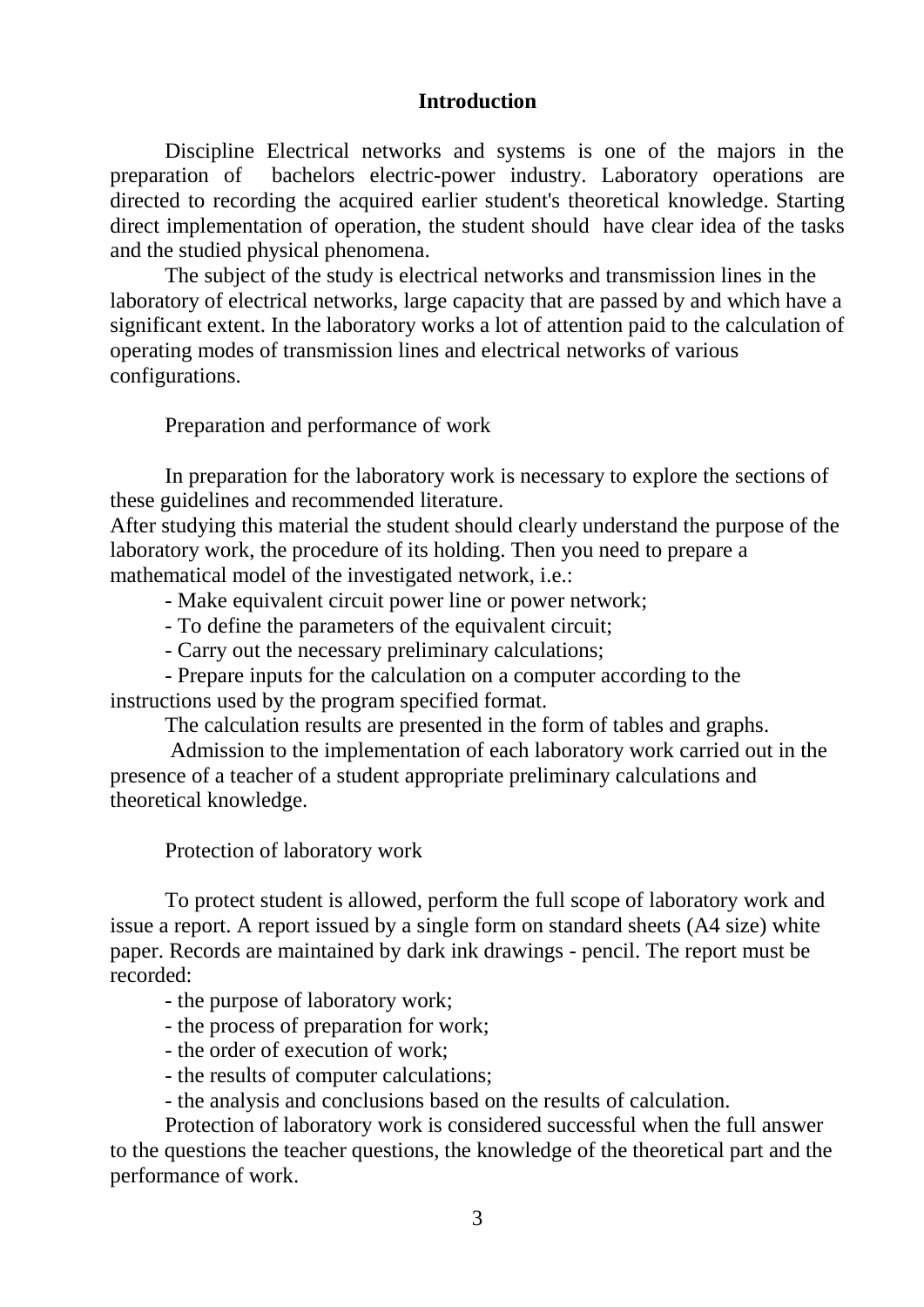1 Laboratory work №1 Study transmission modes 220 kV

1.1 Purpose of the work

In this paper study the mode of idling line, and verify the law of the power loss and voltage change in power according to the power of load.

1.2 Scheme of the power transmission

We study the modes of operation of a double-circuit transmission line with step-down transformer at the end of the line (Figure 1.1).

Parameters of lines and transformers, load capacities are set by the instructor.



Figure 1.1

1.3 Preparation and content of work

a) to study necessary theoretical material on discipline "Electrical systems and networks". Get acquainted with instruction «RASTR» program of work.

 b) for the studied electricity transmission by option of the input data given in table 1.1 to calculate parameters of lines and transformers.

c) to make the equivalent circuit of an electricity transmission

d) to carry out calculations a mode of idling, calculations for active load change at tg $\varphi = 0$ , and also to find out influence of tg $\varphi$  (Q) on voltage mode at the end of the line at a constant voltage at the beginning and a constant active power of loading. It is assumed that tg  $\varphi$ 2 varies from tg $\varphi$  =-1 to tg $\varphi$  = 1

d) according to the results of calculations construct modes of voltage at the end of the line, active power losses and power efficiency of a function in tg $\varphi_2$ .

1.4 Procedure of work

1.4.1 Enter the prepared design data in the computer memory (in accordance with the «RASTR» program instruction).

1.4.2 To carry out calculations a mode of idling. Get the results of the calculation, and write them on a computer screen. Construct a vector diagram.

1.4.3 Make calculations the active of load power change and tg $\varphi_2 = 0$ . (Of load power change within the  $1.0P_2$ ;  $0.8P_2$ ;  $0.6P_2$ ;  $0.4P_2$ ). The voltage at the beginning of the line is kept constant. Get the results of the calculation, and write them on a computer screen. Construct depending the  $U_2 = f(P_2)$ ,  $\Delta P = f(P_2)$ .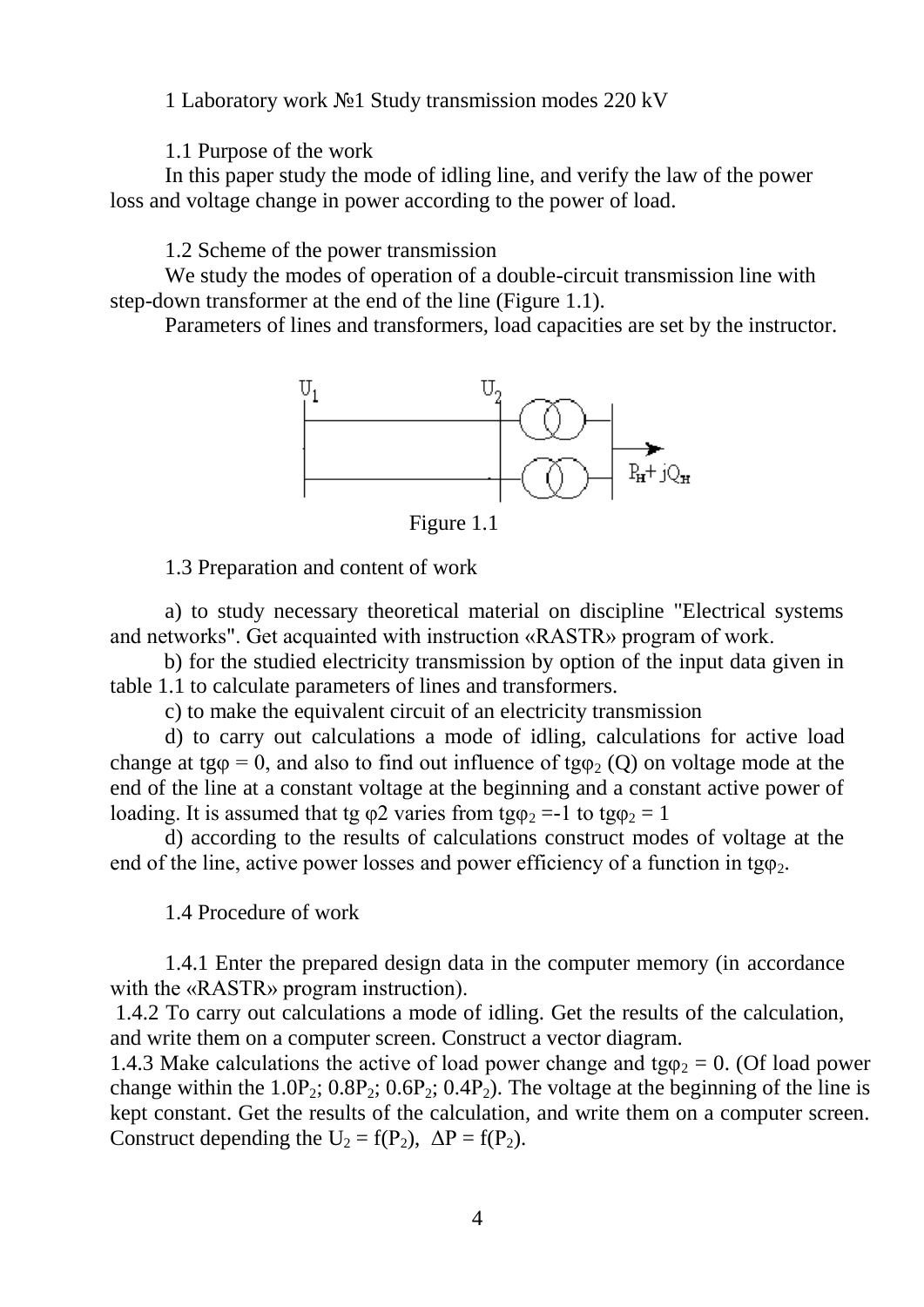1.4.4 Make calculations the transmission mode to the extent and nature of the reactive of load power at constant active power and constant voltage at the beginning of the line. (Reactive power load change between  $1.0Q_2$ ;  $0.8Q_2$ ;  $0.6Q_2$ ; 0.4Q<sub>2</sub> to -1.0Q<sub>2</sub>; -0.8Q<sub>2</sub>; -0.6Q<sub>2</sub>; -0.4Q<sub>2</sub>). Construct a depending U<sub>2</sub> = f(tg $\varphi$ <sub>2</sub>),  $\Delta P = f(t\gamma_2)$ . Determine the impact of changes in the reactive power efficiency line. Construct the dependence  $\eta = f(tg\varphi_2)$ .

1.4.5 To analyze the results and make conclusions.

| No variant     | L,         | mark wires | type transformer                  | load MBA    |
|----------------|------------|------------|-----------------------------------|-------------|
|                | kilometers |            |                                   |             |
|                | 200        | AC 400/51  | $*$ <sup>1</sup> TRDCN-100000/220 | $150 + J80$ |
| $\overline{2}$ | 190        | AC 300/39  | $*2$ TDC $-$ 80000/220            | $110 + j60$ |
| 3              | 180        | AC 300/39  | $TRDCN - 63000/220$               | $90 + j40$  |
| $\overline{4}$ | 170        | AC 240/32  | TRDCN -100000/220                 | $140+170$   |
| 5              | 160        | AC 300/39  | $TDC - 80000/220$                 | $100 + j50$ |
| 6              | 150        | AC 240/32  | TRDCN 63000/220                   | $80 + j30$  |
| 7              | 140        | AC 240/32  | TRDCN - 63000/220                 | $90 + j40$  |
| 8              | 130        | AC 240/32  | TDC - 80000/200                   | $120+j60$   |

Table 1.1- The initial data to perform work

\*<sup>1</sup> three-phase transformer winding LV split oil from blown and forced oil circulation cooling of the natural non-flammable liquid dielectric.

\*<sup>2</sup> three-phase transformer with oil-blown and forced circulation of oil

2 Laboratory work №2

Modes of operation of closed electrical networks

2.1 Objective

In this paper , the operation modes of two-way power line are investigated. We consider the balance and flow distribution of active and reactive power, voltage mode in the network under different conditions of its operation.

2.2 The scheme of investigated network.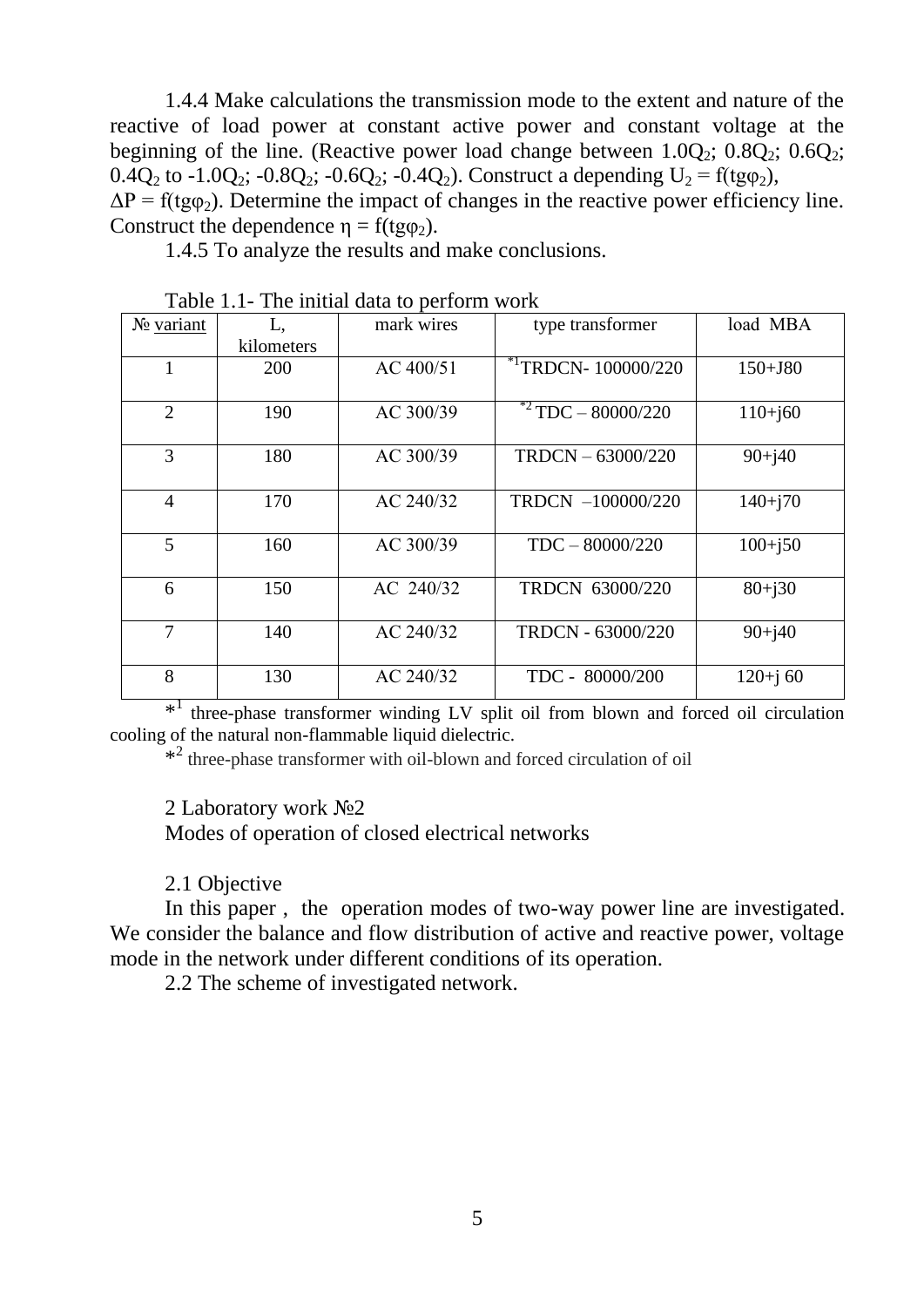

2.3 Preparation and content of the work

a) to study the necessary theoretical material.

b) in accordance with a variant of the original data in table 2.1 to determine the parameters of lines considered network sections.

c) create an equivalent circuit of a closed network.

d) determine the distribution of active and reactive power on the network section and to determine the levels of stresses in the load nodes with equal voltages in the supply nodes. Find a point of power section.

f) determine the distribution of active and reactive power to parts of the network and the load voltage in the nodes in the post-emergency mode.

2.4 Procedure of work

2.4.1 Enter the prepared calculated data in a computer memory.

2.4.2 Conduct a normal mode calculation with equal voltages in the supply nodes. Get the results of the network operation mode and write them on a computer screen.

2.4.3 To calculate post-emergency mode (turns off the most downloaded head-section). Get the results of the network operation mode and write them on a computer screen.

2.4.4 The result of calculation are applied to the network diagram. Analyze the results and draw conclusions.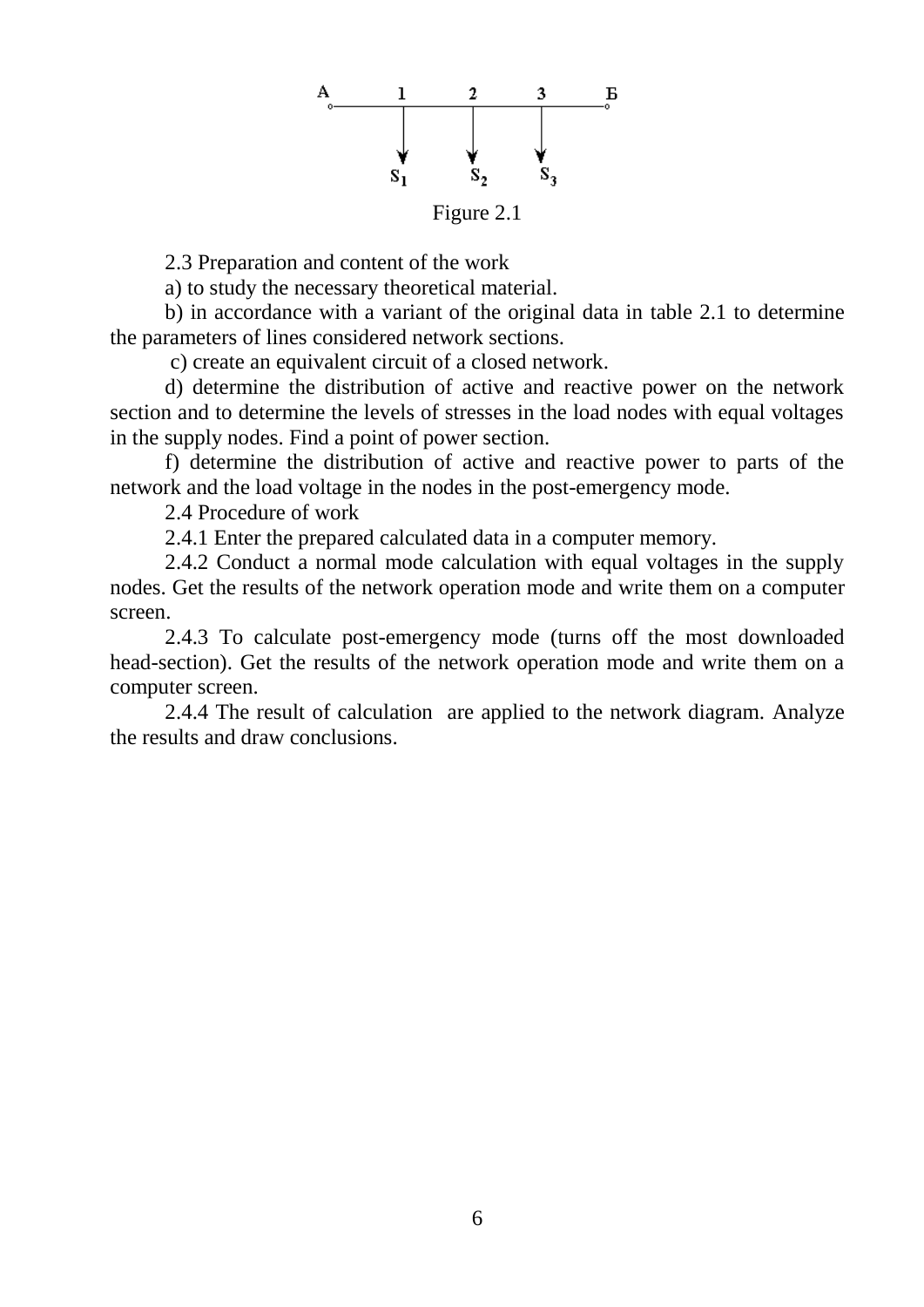| N <sub>2</sub><br>varia<br>nt | $U_n$<br>kV |       | length of the sections km |         |         |           | mark wires | load, MBA  |           |             |             |             |
|-------------------------------|-------------|-------|---------------------------|---------|---------|-----------|------------|------------|-----------|-------------|-------------|-------------|
|                               |             | $A-1$ | 1-2                       | $2 - 3$ | $3 - E$ | $A-1$     | $1-2$      | $2 - 3$    | $3 - 4$   | $S_1$       | $S_2$       | $S_3$       |
|                               | 220         | 50    | 40                        | 60      | 50      | AC 300/39 | AC 240/32  | AC 240/32  | AC 300/39 | $90+150$    | $100 + j60$ | $80 + j50$  |
| 2                             | 220         | 40    | 50                        | 55      | 45      | AC 300/29 | AC 240/32  | AC 240/32  | AC 300/39 | $110+160$   | $90+150$    | $100 + j60$ |
| 3                             | 220         | 45    | 40                        | 35      | 40      | AC 240/32 | AC 240/32  | AC 240/32  | AC 240/32 | $80+140$    | $70+140$    | $85 + j 45$ |
| 4                             | 110         | 30    | 25                        | 35      | 30      | AC 150/24 | AC 120/19  | $AC$ 70/11 | AC 150/24 | $30+j15$    | $25 + j15$  | $35 + j20$  |
| 5                             | 110         | 25    | 20                        | 25      | 20      | AC 120/19 | AC 95/16   | AC 95/16   | AC 120/19 | $40+120$    | $30 + i 15$ | $35+j20$    |
| 6                             | 110         | 30    | 25                        | 35      | 20      | AC 95/16  | AC 70/11   | AC 70/11   | AC 95/16  | $20 + i10$  | $25 + 12$   | $20 + j12$  |
|                               | 220         | 60    | 55                        | 50      | 60      | AC 300/39 | AC 240/32  | AC 240/32  | AC 300/39 | $120 + j60$ | $100 + j55$ | $110 + j60$ |
| 8                             | 220         | 50    | 40                        | 45      | 55      | AC 240/32 | AC 240/32  | AC 240/32  | AC 240/32 | $80+j 45$   | $70+130$    | $85 + j 50$ |

Table 2.1- The initial data to do the work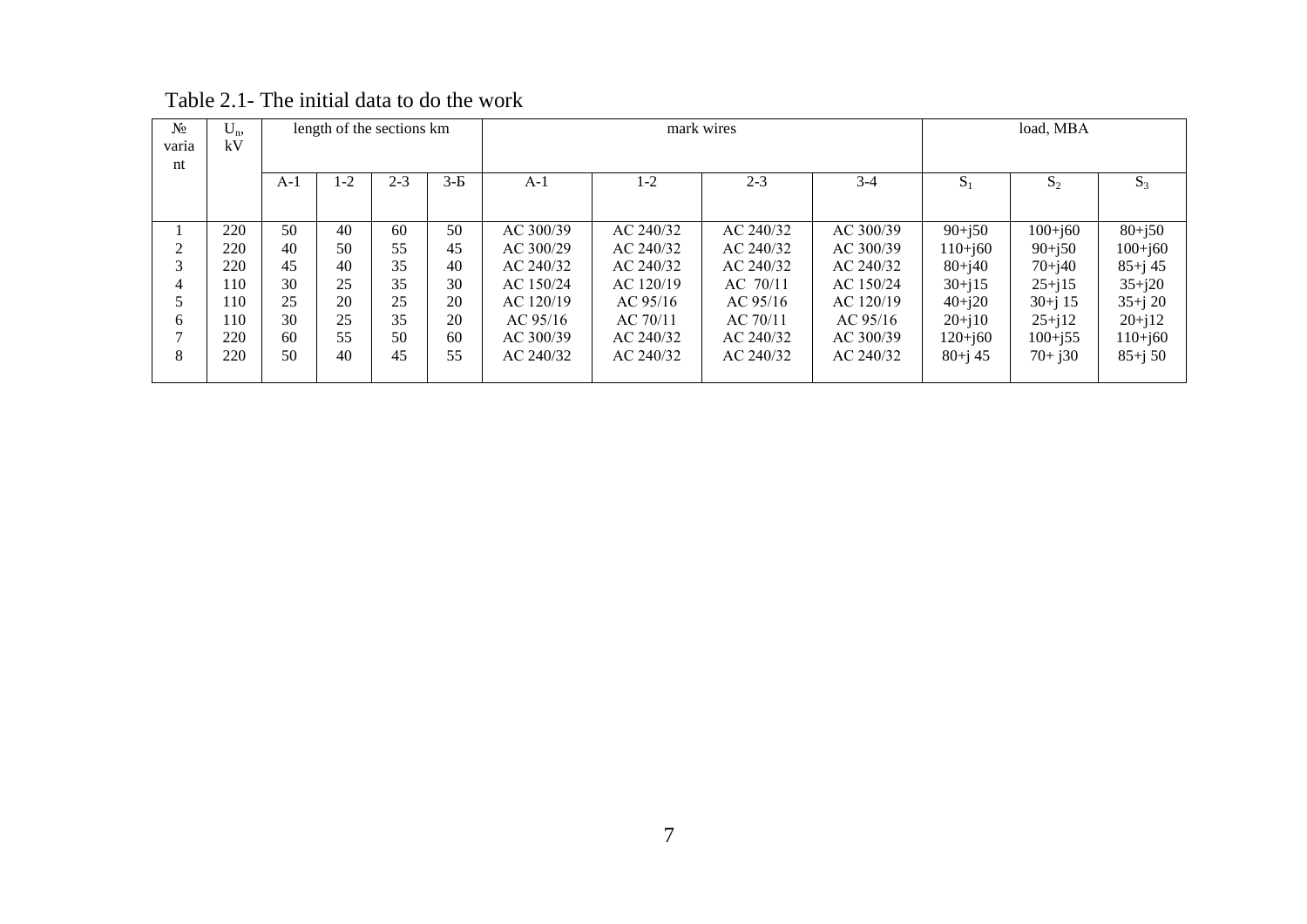3 Laboratory №3 Study modes of meshed system

3.1 Objective

To study of operating modes of meshed system.

Determine the flow distribution of active and reactive power and the voltage levels at the network nodes.

3.2 The scheme of investigated network

Each section of the network represented a U-shaped equivalent circuit. Parameters of the lines, voltage power supplies and power loads are given by the teacher.



Figure 3.1

3.3 Preparation and content of the work

a) To study the necessary theoretical material.

b) In accordance with a variant of initial data in table 3.1 to determine the parameters of the network sections.

c) to create a scheme for replacing meshed system .

d) to determine the distribution of active and reactive power through the sections and to find the voltage levels of the load units in the normal mode.

f) to determine the distribution of active and reactive power and voltage levels of the nodes in the load in the post-emergency mode.

3.4 Procedure of work

3.4.1 Enter the prepared calculated data in a computer memory.

 3.4.2 Make calculations the normal mode hard-closed network. Get the results of the calculation, and write them on a computer screen.

 3.4.3 Make calculations disaster mode (turns off the most downloaded headsection).

3.4.4 The calculation results are applied to the network diagram. Analyze the results and draw conclusions.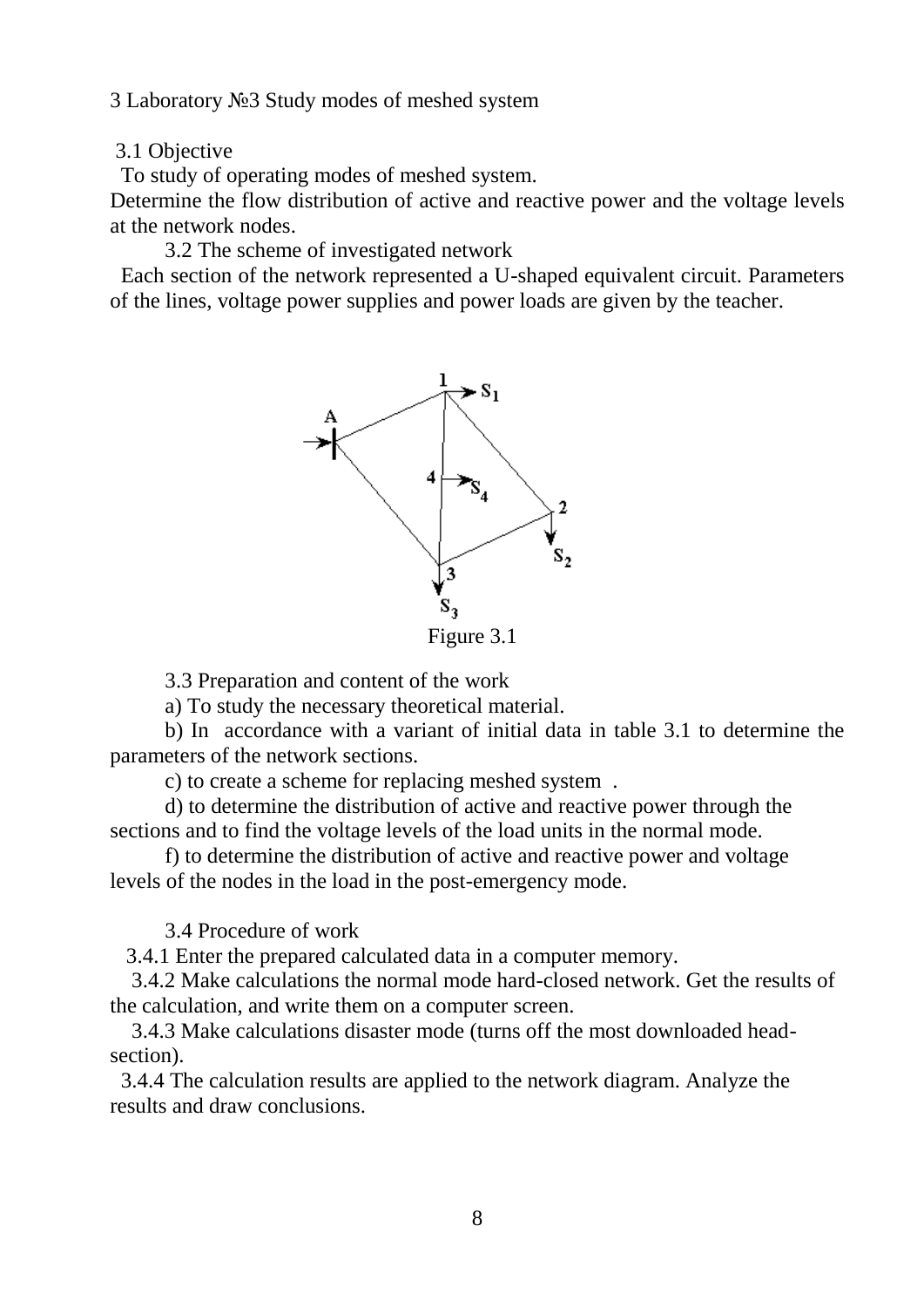| $N_{2}$ | $U_n$ |       |       | length of the sections km |       | load power, MBA |       |            |            |            |             |
|---------|-------|-------|-------|---------------------------|-------|-----------------|-------|------------|------------|------------|-------------|
| variant | kV    | $A-1$ | $1-2$ | $2 - 3$                   | $1-4$ | $4 - 3$         | $A-3$ | $S_1$      | $S_2$      | $S_3$      | $S_4$       |
|         | 220   | 50    | 60    | 40                        | 35    | 45              | 40    | $40 + j20$ | $35 + i15$ | $45 + j20$ | $30+j18$    |
| 2       | 220   | 45    | 55    | 60                        | 50    | 40              | 35    | $50 + j25$ | $45 + i20$ | $50 + j20$ | $30+j10$    |
| 3       | 110   | 25    | 30    | 20                        | 25    | 15              | 20    | $25 + j10$ | $15 + i8$  | $20 + j12$ | $25 + j15$  |
| 4       | 110   | 20    | 25    | 15                        | 20    | 25              | 20    | $15 + j7$  | $20 + i10$ | $25 + j12$ | $15 + j6$   |
|         | 110   | 20    | 15    | 25                        | 18    | 14              | 23    | $25 + j12$ | $20 + j8$  | $25 + j10$ | $15 + j10$  |
| 6       | 110   | 30    | 22    | 25                        | 20    | 25              | 18    | $20 + j10$ | $25 + j12$ | $18 + j10$ | $20 + j8$   |
| 7       | 220   | 60    | 55    | 45                        | 50    | 40              | 35    | $60 + j35$ | $50 + j30$ | $45 + j20$ | $55 + j25$  |
| 8       | 220   | 55    | 60    | 50                        | 55    | 45              | 40    | $65 + j40$ | $60 + j30$ | $55 + j30$ | $45 + j$ 25 |

Table 3.1- The initial data to do the work

NOTE Take the condition that the wire sections in all parts of the network. For options with  $Un = 110$  kV take-section AC 120/19 for options with  $Un =$ 

220 kV take-section AC 240/32.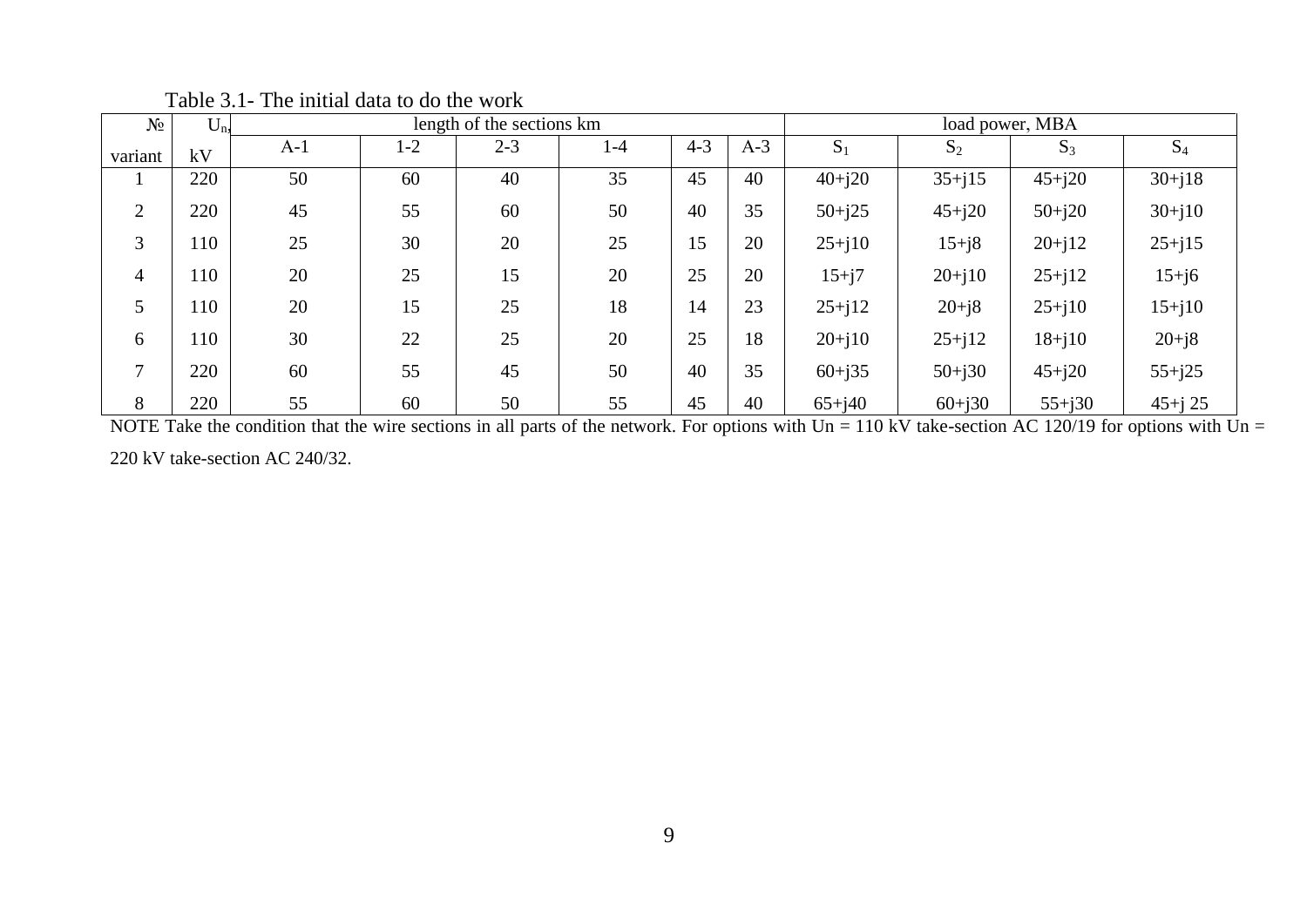## **4 Laboratory work № 4 Regulation of voltage in electrical networks**

4.1 Objective

The paper considers the requirements for mode of voltage in electrical networks. The analysis of technical performance network using a variety of means for voltage regulation.

4.2 The scheme of investigated transmission



Figure 4.1

Parameters lines and transformers, load capacities are given by the teacher.

4.3 Preparation and content of the work

a)to study the necessary theoretical material.

b) in accordance with an embodiment of initial data in table 4.1 to determine the parameters of lines and transformers.

c) to create a scheme for the replacement of power transmission.

d) without applying means of regulation to determine the voltage and power in corresponding points in the network of maximum and post emergency mode. Determine the loss in active power at lines and transformers.

e) change the transformation ratio of transformer obtain the desired or close to them the voltage on the buses 10 kV substation.

f) change the transformation ratio of transformers and at install capacitor banks, obtain the desired voltage on the buses 10 kV.

4.4 Procedure of work

4.1 Enter the calculated data into the design data in a computer memory.

4.2 Calculate the maximum and minimum modes without the use of a voltage regulation means. Get the results of the calculation, and write them on a computer screen.

4.3 Carry out the calculation mode by changing the transformation ratio of transformers.

4.4 Carry out the calculation mode by changing the transformation ratio of transformers and install capacitor banks. At the same time to consider two cases:

a) Installed in the capacitor banks node 6

b) The capacitor banks nodes are set to 5 and 6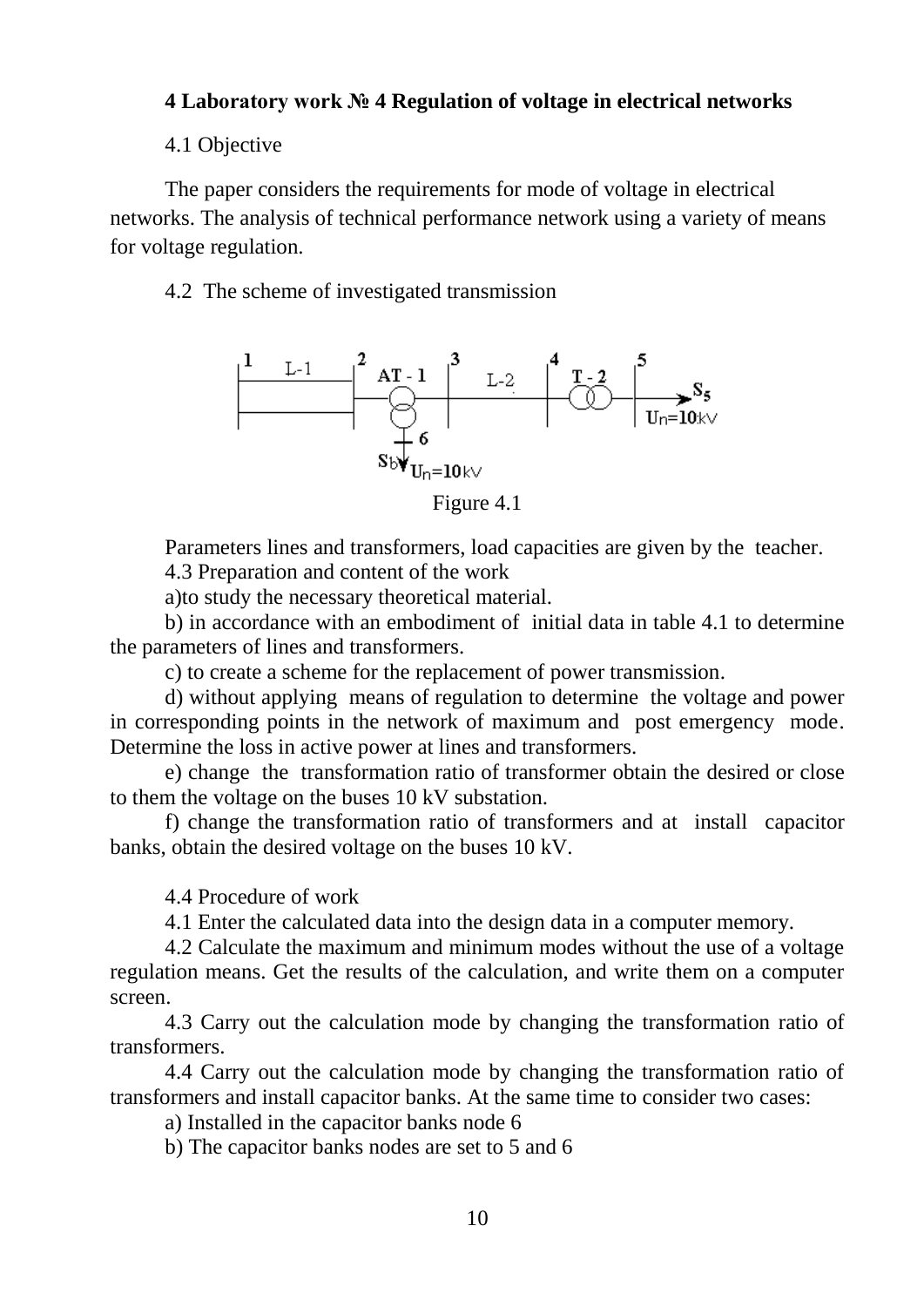4.5 Analyze the results and draw conclusions about the impact of different methods of voltage regulation by the amount of active power losses in the electric network elements.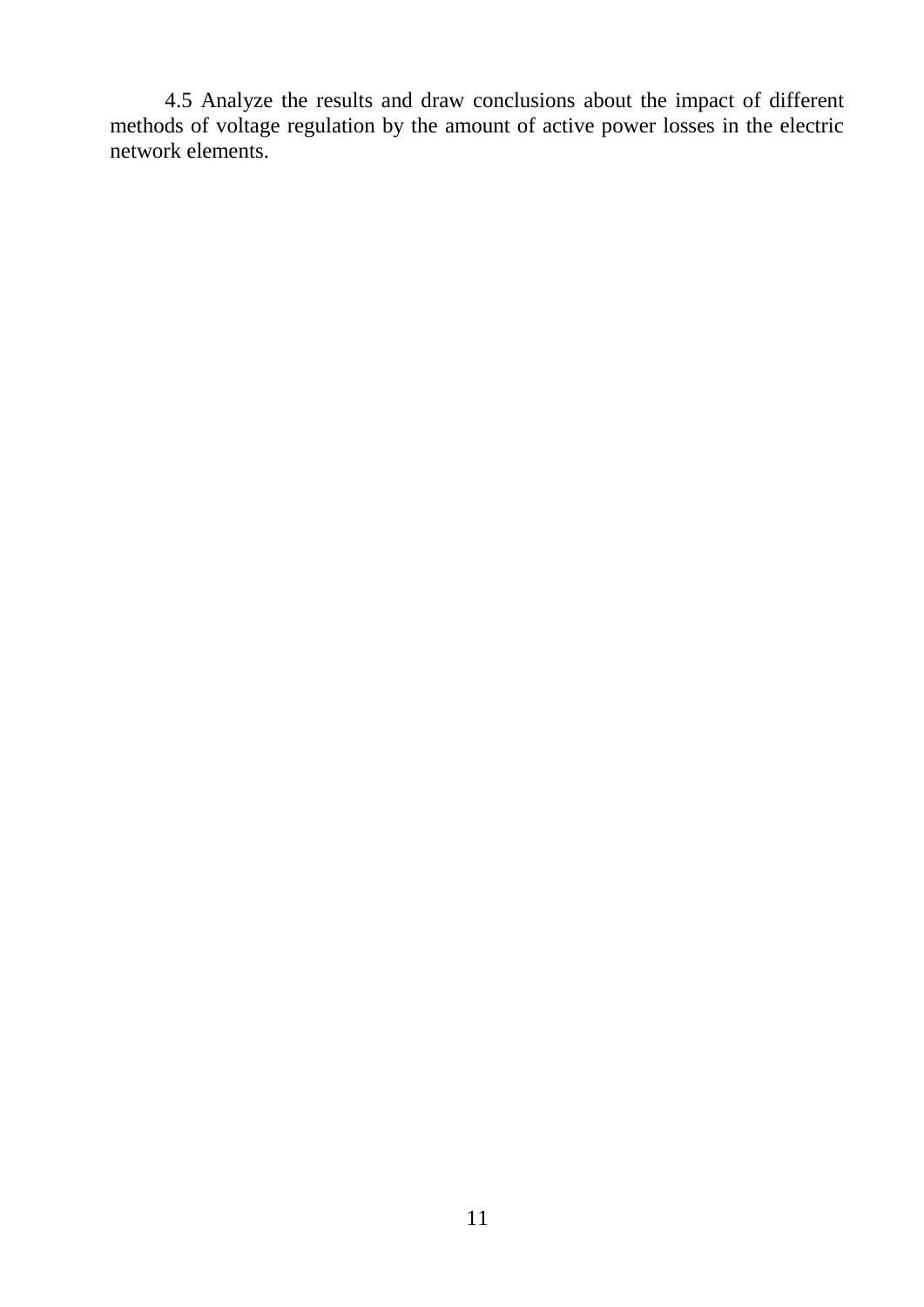| $N_2$ | $L-1$      | L  | number         | $L-2$    | L  | number         | autotransf      | transformer $T - 2$              | number of   |             | load MBA   |
|-------|------------|----|----------------|----------|----|----------------|-----------------|----------------------------------|-------------|-------------|------------|
| varia | mark wires | km | of             | mark     | km | of             | ormer AT        |                                  | transformer | $S_5$       | $S_6$      |
| nt    |            |    | circuits       | wires    |    | circuits       | $-1$            |                                  |             |             |            |
|       | AC 300/39  | 50 | 2              | AC 70/11 | 10 | 2              |                 | <b>*ATDCTN-</b>  *TRDN-40000/110 | 2           | $60 + j35$  | $50 + j25$ |
| 2     | AC 240/32  | 50 | $\overline{2}$ | AC 120/1 | 15 |                | 200000/220      | * TRDN -40000                    |             |             |            |
| 3     | AC 300/39  | 40 | $\overline{2}$ | AC 95/10 | 20 | 2              | --<<--<<---<<-- | * TRDN -25000                    | 2           | $30 + j20$  | $40 + j20$ |
| 4     | AC 240/32  | 65 | $\overline{2}$ | AC 150/2 | 8  |                |                 | * TRDN - 63000                   |             | $40+j18$    | $48 + j23$ |
| 5     | AC 300/39  | 55 | $\overline{2}$ | AC 120/1 | 12 | $\overline{2}$ |                 | * TRDN - 63000                   | 2           | $50 + j25$  | $45 + j25$ |
| 6     | AC 240/32  | 45 | $\overline{2}$ | AC 70/11 | 22 | 2              |                 | $*$ TRDN - 25000                 |             | $100 + j60$ | $55+j30$   |
| 7     | AC 240/32  | 35 | $\overline{2}$ | AC 95/16 | 25 | 2              |                 | * TRDN - 25000                   | 2           | $20 + J12$  | $35 + j20$ |
| 8     | AC 300/39  | 45 | $\overline{2}$ | AC       | Ю  |                |                 | $TRDN - 63000$                   |             | $35 + i20$  | $50 + j30$ |
|       |            |    |                | 150/24   |    |                |                 |                                  |             | $45 + i 25$ | $40 + i20$ |

Table 4.1- The initial data to do the work.

\*three-phase transformer winding split LV oil and blow with the natural circulation of oil natural cooling nonflammable liquid dielectric

\* auto-transformer oil with blown and forced circulation of oil three-winding transformer with a tap changer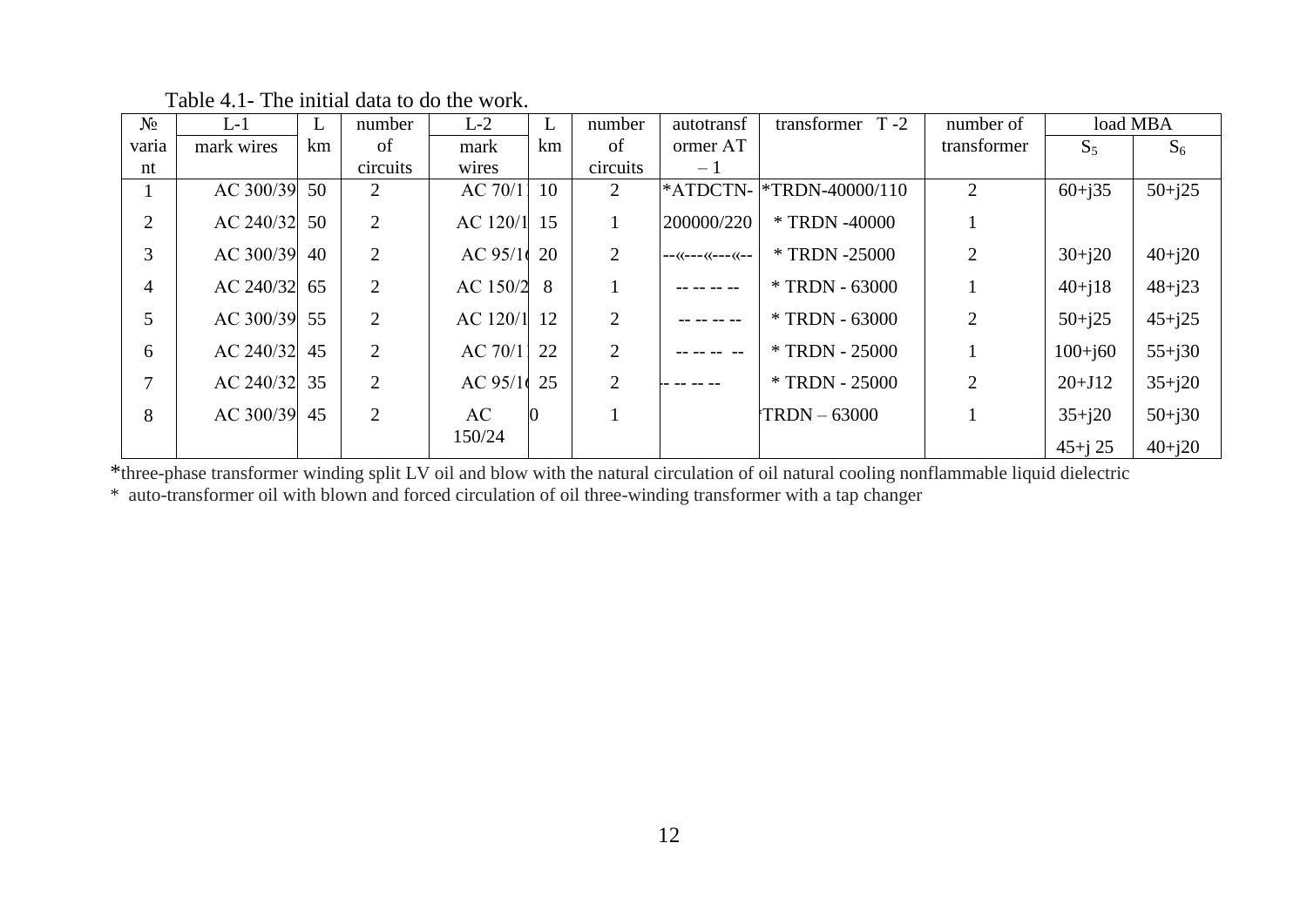# **Appendix A**

Calculation of operating modes of the selected network options using the RASTR program.

The complex of programs Rastr is intended for calculation and analysis of steadystate modes of electrical systems on the PC of IBM PC and compatible with it. Rastr allows for calculation, equivalence and weighting of the mode, provides the possibility of screen input and correction of initial data, quick disconnection of nodes and branches of the circuit, has the possibility of regionalizing the network, and provides a graphical representation of the circuit or its individual fragments along with almost any calculated and initial parameters.

**A.1** Running Rastr with the restoration of the working file.

**A.2** Main Menu

After downloading Rastr you get to the main menu of the complex, which displays the main commands. To navigate the menu, use:

a) cursor keys, <ENTER> to enter for the selected command, <ESC> to exit.

b) function keys - pressing the Alt key at the same time as the selected color with the letter of the horizontal menu results in getting into this menu, wherever you are. Pressing the highlighted letter of the vertical menu leads to the beginning of the execution of this command (use keys on which are written Russian (!) letters regardless of the Cyrillic alphabet and the register). For example: ALT D / B / U will lead to hit the table "nodes" from anywhere in the program. The F1-F10 keys are used to execute commands that are not in the menu, help on them is the last line of the screen, and help on the keys Alt F1-F10 can be obtained by pressing the Alt key.

c) mouse - uses a two-button mouse with an inverted cursor (the place marked with a color), moving the mouse cursor and pressing the left mouse button causes the program cursor to move to the specified location, a quick double-click of the left key ("click") leads to the execution of the selected command (similarly ENTER), pressing the left key in the last line of the screen results in the corresponding command (depending on the Alt key pressed). The right mouse button is used as the Esc key.

Working with the mouse has its own features in the on-screen editor and the output of the results.

The first line of the screen contains error messages and warnings, if any. Information about the current file has the form:

 $\langle \text{Kod}\rangle$  -  $\langle \text{v}\rangle$  -  $\langle \text{textV / N}\rangle$ , Where kod is the name of the module that issued the message; V - message type W - warning; E is an error; F is a fatal error.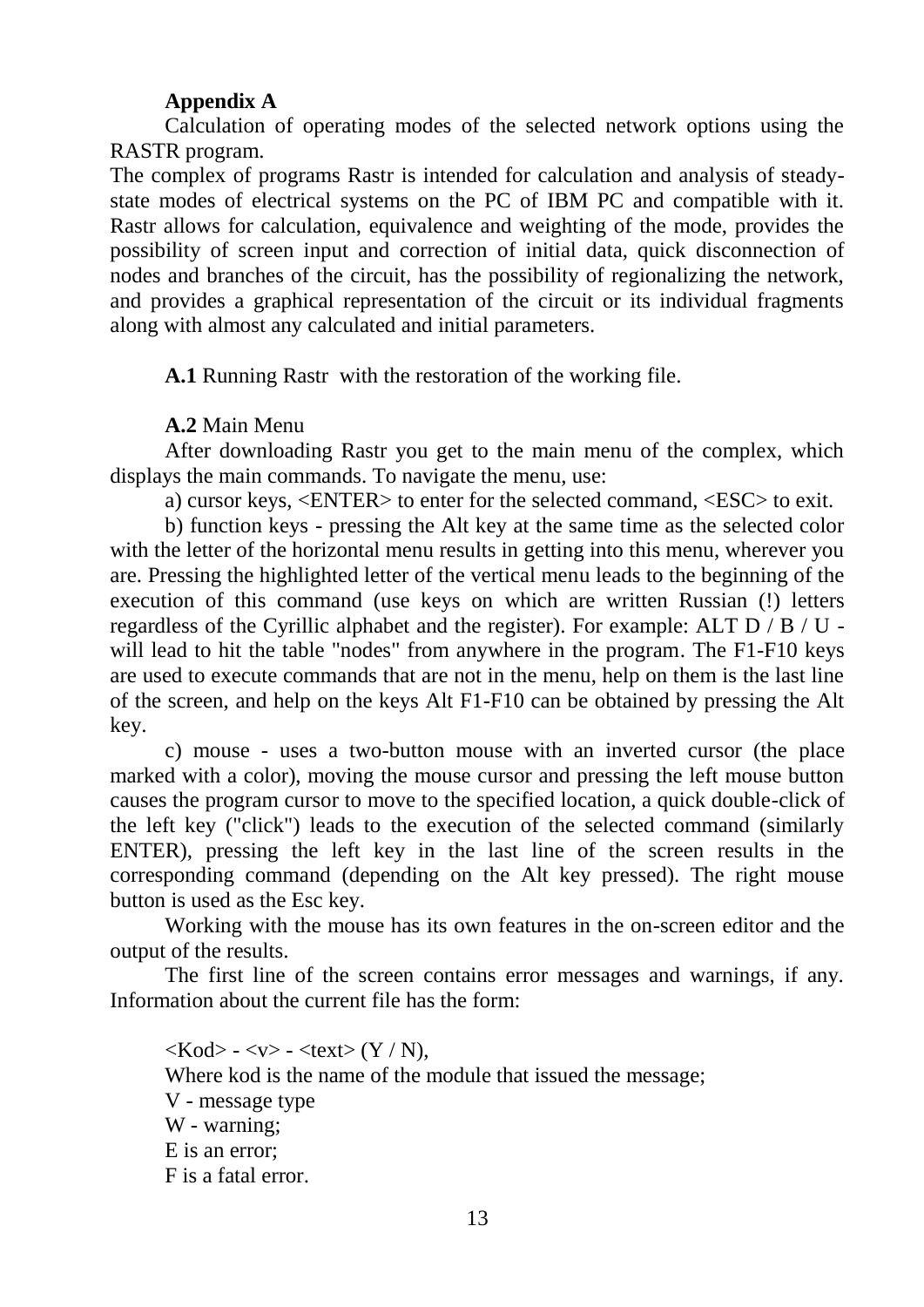When messages appear that end with  $(Y / N)$ , you must enter Y if you agree, or any other key otherwise.

In all cases, the program has a context-sensitive help system, to activate it, you must press F1, and you must press F1 again to display the table of contents of the hint.

When executing some commands from you, you need to enter additional information (file name, directory, etc.), in all cases you can control the input using the arrow keys, and

Ins - insert a space,

Del - delete the character above the cursor,

Bs - delete the character before the cursor,

Ctrl  $^{\wedge}$  Bs - delete all text,

Home - the cursor to the beginning,

End - the cursor to the end.

## **1) Function keys of the main menu:**

F1 - HELP, again - the HELP table of contents,

F2 - Save a mode file,

F3 - Load a mode file,

F4 - Change the current disc,

F5 - Change the current directory,

F6 - Change video mode - allows you to switch the standard video mode (25 lines of the screen) to EGA mode (43 lines), VGA (50 lines) and back.

F7 - Enter the name of the current circuit,

F8 - Enter a password to restrict access to files,

F9 - Set the attributes for the current schema (after changing the attributes it must be saved), the attributes are significant only when working with the password. Attribute "Read" - all users with a different password can not write this file.

"Hide" - the file is not available for users with a different password.

"Normal" - is available for reading and writing to all users.

Setting attributes does not affect the DOC attributes of the files.

F10 - Finish the work of Rastr.

ALT F10 - display the extended protocol.

When executing the F2, F3 commands, the file name is entered without an extension in accordance with the MS DOS rules (one to eight characters). The name can contain wildcards (the characters  $*$ ?), In this case, the screen displays information about the regime files corresponding to the selected mask and contained in the working directory. Using the cursor keys, you can select the desired one and load (ENTER) or delete (Del).

The characteristics of the downloaded file are displayed in the first line of the screen and contain the following information: file name, schema name, number of nodes, branches, districts, size in kilobytes, date and time of creation.

To save the downloaded (working) file in the working directory, you must press F2 and rename, if necessary.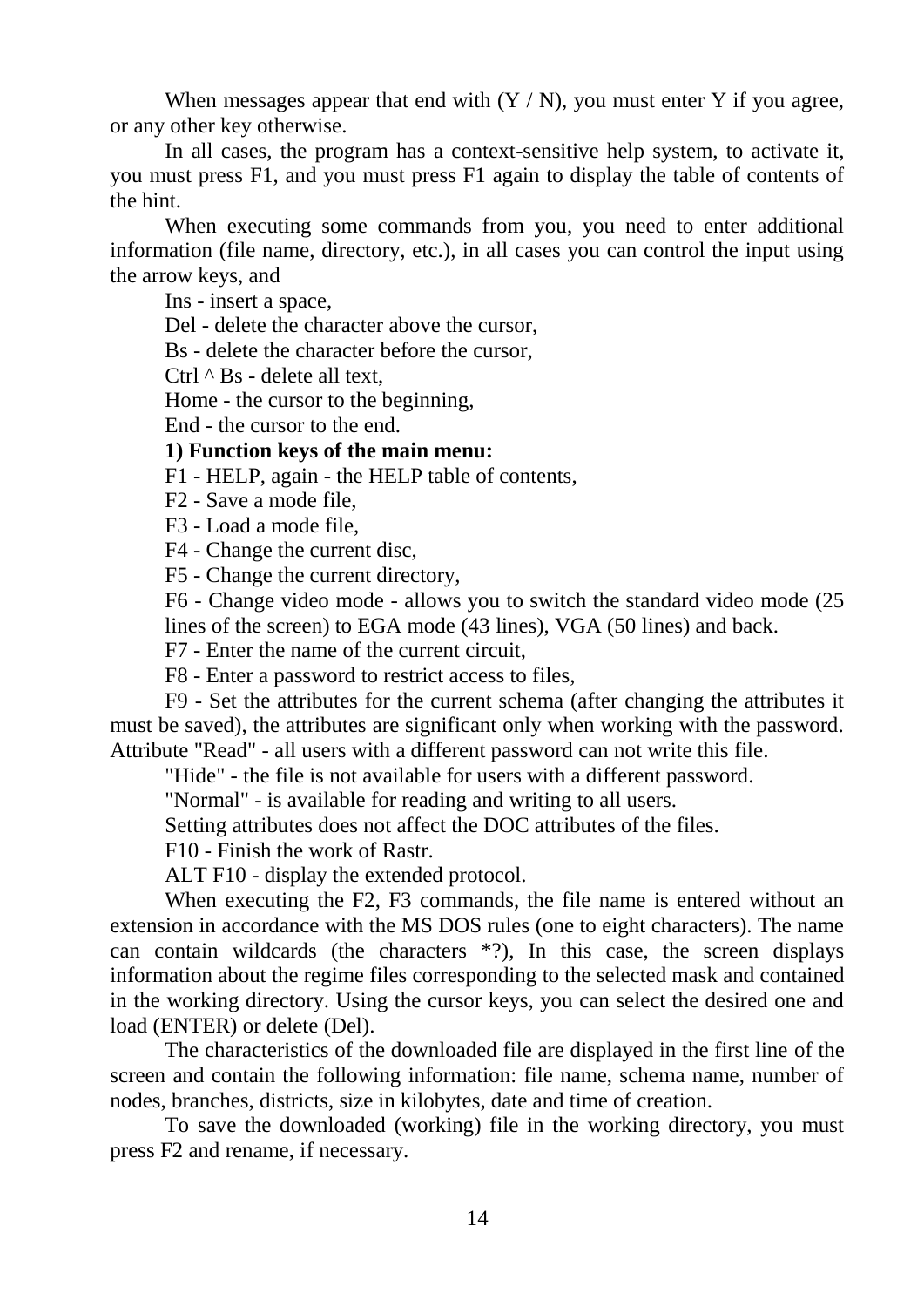Advanced protocol (Alt F10) is available from anywhere in the program and contains detailed information about the results of the execution of commands.

#### **A.3 The Data command**

It provides various operations with the original data.

## **A.3.1 The "Enter / Cor" subcommand**

Produces screen input, correction, display of initial data.

After entering this subcommand, you need to select the type of the object of interest "Sites", "Branches", "Regions", "Polynomials" and press ENTER, and you get into the corresponding table.

TAB is the next column;

Shift TAB - previous column;

PGDN - sheet forward;

PGUP - sheet back;

Ctrl PGUP - the beginning of the table;

Ctrl PGDN - the end of the table.

In tables, the left mouse button is used to move the cursor to the desired position, a long press of the left button in one of the edges of the screen cause the screen to move up, down, left, right, depending on the position of the mouse cursor. The action of the right button can be set in accordance with the menu (Alt F7).

#### **A.3.2 Function keys:**

F2 - switch mode correction / view, in the view mode all correction tools are blocked;

F3 - go to the column attributes menu, in this menu you can use the Ins switch to change the visibility of any field on the screen, and Del allows you to lock any column of the screen. ENTER - to change the width of the column and the accuracy of displaying numbers in it; Esc - exit from the menu; allows you to lock any column of the screen. ENTER - to change the width of the column and the accuracy of displaying numbers in it; Esc - exit from the menu;

F4 - search for a node or branch;

F5 - assign / cancel the base node;

- F6 enable / disable the selected node or branch;
- F7 mark / uncheck the line / line;
- F8 insert an empty string;
- F9 duplicate the line;

F10 - exit the table;

**Alt F1** - group setting of parameters of nodes and branches, the marker should be set to the column whose elements are supposed to be adjusted. The input line should look like:

#### **<Selection> = [character] <value>,**

Commas separate where the sample is numbers and / or ranges of node numbers, numbers, and ranges are dashes.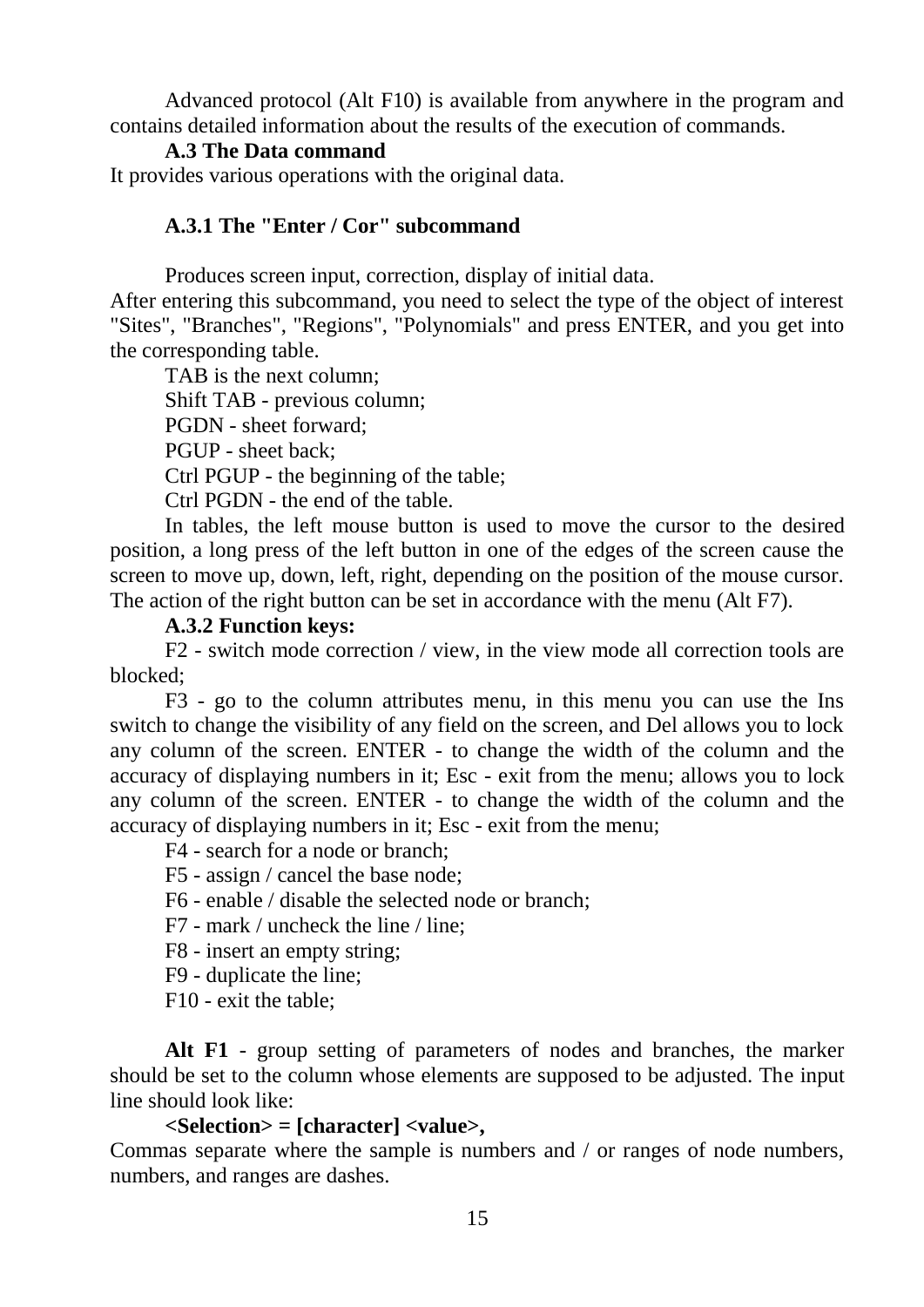$Sign + - add$  to the previous value of the parameter;

\* - multiply the previous value of the parameter;

/ - split the previous value of the parameter.

 $\backslash$  - reverse division (divided by the previous value of the parameter);

If there is no sign, the parameter is set to the job.

Examples: 10, 20, 100-200,  $56 = 100$  - the parameters in the nodes 10, 20, 56 and in the range from 100 to 200 are set equal to 100.

10, 20,100-200  $=$  \* 1.2 parameters in nodes are multiplied by 1.2.

When working with a branch, in order for a branch to fall into the correction area, it is sufficient that one of the nodes that connect it gets in the sample.

**Alt F2** - Group switching or marking of nodes and branches – pre- switching menu appears (similar to Alt F5), in which it is necessary to select the required switching, then sample the menu in which to set the required sample.

**Alt F3** – Setting desired colors for the text editor. When setting colors, it is desirable that all possible combinations of colors (trip, mark, basic) are on the screen, colors are saved along with the file;

**Alt F5** - The switching menu allows you to perform complex switching of nodes and branches.

For the nodes are permissible: disconnection of the earth shunts, switching off the generation and load, switching off the control limits Q (the node becomes the reactive power balancer), switching off the node with all suitable lines, and any combination of trips.

For branches it is possible to: disconnect the branch at the beginning, at the end, completely turn off the branch.

**Alt F7** - print the current table. Only visible columns are displayed (menu F3), according to the specified maximum printing width (specified when configuring);

**Alt F8** - delete the row of the table;

**Alt F9** - set the function for the right mouse button, a menu appears in which you can select one of the functions: search, on / off, mark / unmark, insert a line;

Alt **F10** - display the extended protocol:

**Esc** - Exit to the previous menu.

# **A.3.3 Data format**

# **1) "Nodes"**

Area - the number of the district to which the node belongs [1-255]; Number - node number [1-255];

N is the number of the statistical characteristic [0-32000];

0-not specified 1, 2 - standard (protection in the program);

the user in the table «Polynomials» sets 3-32000 -;

Name - the name of the node [0-12 characters];

U<sub>nom</sub> - rated voltage or voltage module;

 $P<sub>load</sub>$ ,  $Q<sub>load</sub>$  - load power;

 $P_{gen}$ ,  $Q_{gen}$  - generation power;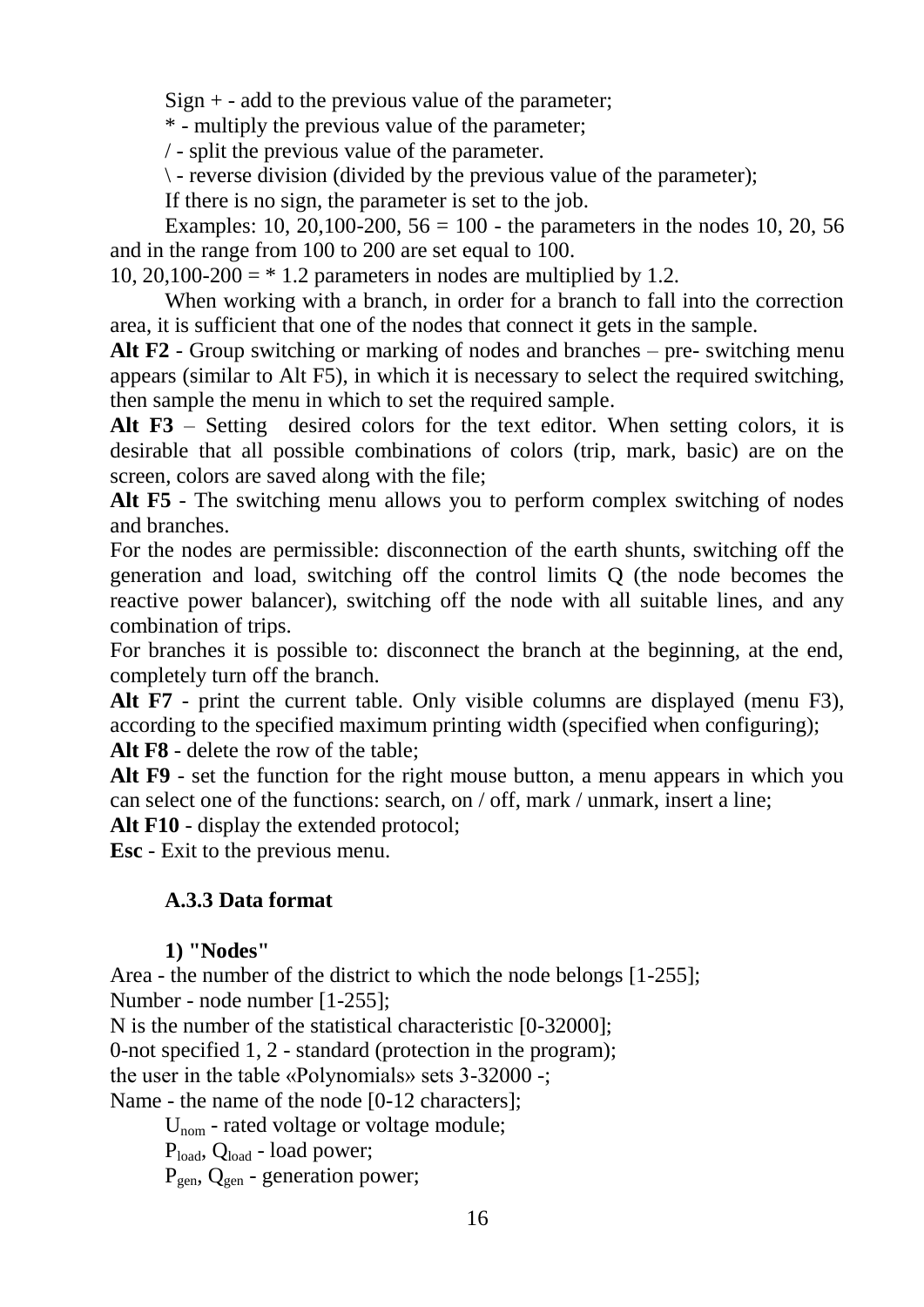$Q_{min}$ ,  $Q_{max}$  - the limits of reactive power generation, the node is fixed Module if  $Q_{min} < Q_{max}$ ;

 $G<sub>shunt</sub>$ ,  $B<sub>shunt</sub>$  - the conductance of the shunt to the ground ( $\mu Sim$ );

V, Delta - module and voltage angle (it makes sense to change only for basic nodes);

 $X_g$  - generator resistance (reserved for future use).

## **2) "Branches"**

Nbegin, Nend - the number of nodes that bound the line;

 $N_p$  is the number of the parallel;

R, X - resistance;

GB-conductivity (μSim), for the transmission line - the total conductance of the shunts of the U-shaped circuit  $(B<0)$ , for the transformer-the conductivity of the shunt of the L-shaped circuit  $(B<0)$ ;

 $K_T \setminus r$ ,  $K_T \setminus i$  -is the real and imaginary component of the transformation coefficient; The resistance of the branch must be reduced to the voltage  $U_{\text{begin}}$ , and the ratio of the transformation is defined as the ratio $U_{end}$ . /  $U_{begin}$ 

When you specify a branch with zero resistance, it is perceived as a switch.

## **3) "Districts"**

Number - number of the area;

Name - name "0-12 characters";

 $dP_{load}$ ,  $dQ_{load}$ ,  $dP_g$  - the coefficients on which the corresponding capacities of the area are multiplied (the outgoing data does not change, the calculation and results are performed taking these coefficients into account)

## **4) "Polynomials"**

CXN - number of circuits;

P0, P1, P2, P3 are the coefficients of the polynomial of the active load power;

Q0, Q1, Q2, Q3 are the coefficients of the reactive load power polynomial;

Polynomial coefficients can be set up to the fourth degree.

The polynomials of standard CXN are:

| $P1=0,3$                                                                                                           | $P2=0,47$                                 |
|--------------------------------------------------------------------------------------------------------------------|-------------------------------------------|
| $Q1=7$                                                                                                             | Q2=4,3 at 0815 <u u<sub="">nom&lt;1,2</u> |
| $Q1 = 10,1$                                                                                                        | Q2=6,2 at 0815 <u u<sub="">nom&lt;1,2</u> |
|                                                                                                                    | at $U/U_{\text{nom}} > 1,2$               |
| $Q1=0,158$                                                                                                         | at $U/U_{\text{nom}} < 0.815$             |
| $Q1=0,158$                                                                                                         | at $U/U_{\text{nom}} < 0.815$             |
| $N=1,2$ $P0=0.83$<br>$N=1$ $Q0=3.7$<br>$N=2$ $Q0=4.9$<br>$N=1,2$ $Q0=1,49$<br>$N=1$ $Q0=0,721$<br>$N=2$ $Q0=0.657$ |                                           |

## **A.3.4 The "Control" subcommand**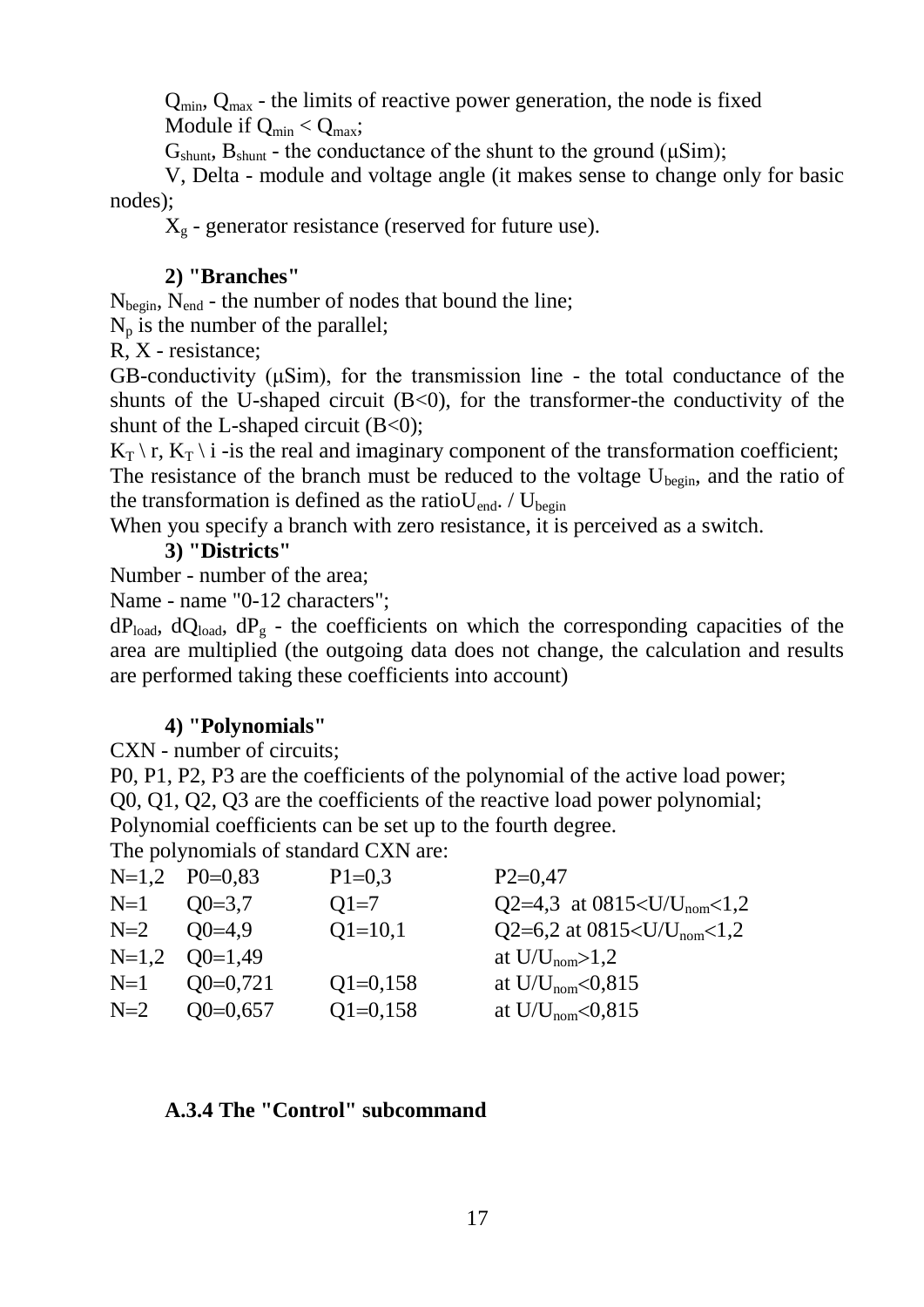It checks the schema for the presence of nodes without links, links without nodes, nodes that are not related to the database. All such objects are disabled. The conformity of the transformation coefficients to the nominal voltages of the nodes is also monitored.

If necessary, the control is automatically performed when performing calculations. Information about the results of the control is entered in the extended protocol, available at any time by pressing Alt10.

## **A.4 The Results Team A.4.1 The "Nodes" subcommand**

When viewing the table, you can use the keys PGUP, PGDN; to scroll the table forward and backward through the pages, arrows to move through one node. All connections of the node are always displayed on the screen (if they do not fit on the screen, the site is not shown in its entirety). To go directly to the site of interest, you need to dial its number and press ENTER (the node number is displayed on the first line of the screen), if the node with such number is not there, the transfer will not occur. To go to the beginning of the table, you must press Ctrl ^ PGUP, to go to the end - Ctrl  $\wedge$  PGDN. When specifying number of the region in the field "Area" only nodes which are a part of the area are displayed, intersystem lines are displayed in other color, the node is viewed only in the specified area. To enter the viewing mode, you must delete the area number and press ENTER.

To view only the marked nodes, press F9, press again - the whole scheme;

The right mouse button is used to quickly jump from one node to another, pressing it on a line containing the node number (even if it is a line) will lead to the appearance of a node with links on the screen.

#### **1) Printing functions**

**F7** - print information about one node (node with the number specified in the first line of the screen).

**F8** - selective printing. After pressing F8, the list of nodes of the selective print is requested commas and the ranges separate (the node numbers by dashes). To execute the command after entering the list, it is necessary to press ENTER, and to refuse execution - Esc. The entered list is saved in the future work; it can be adjusted using standard keys. It should be borne in mind that this list coincides with the list of nodes used for weighting the regime.

## **2) Additional functions**

**F3** - transition to the table Areas;

**F4** - go to the Loss table;

#### **A.4.2 The "Losses" subcommand**

It is intended for derivation of the structural analysis of losses of active and reactive power in a given area or throughout the network.

To print the table - **F8.**

Additional functions: **F2** - go to the Nodes table;

**F3**- go to the District table.